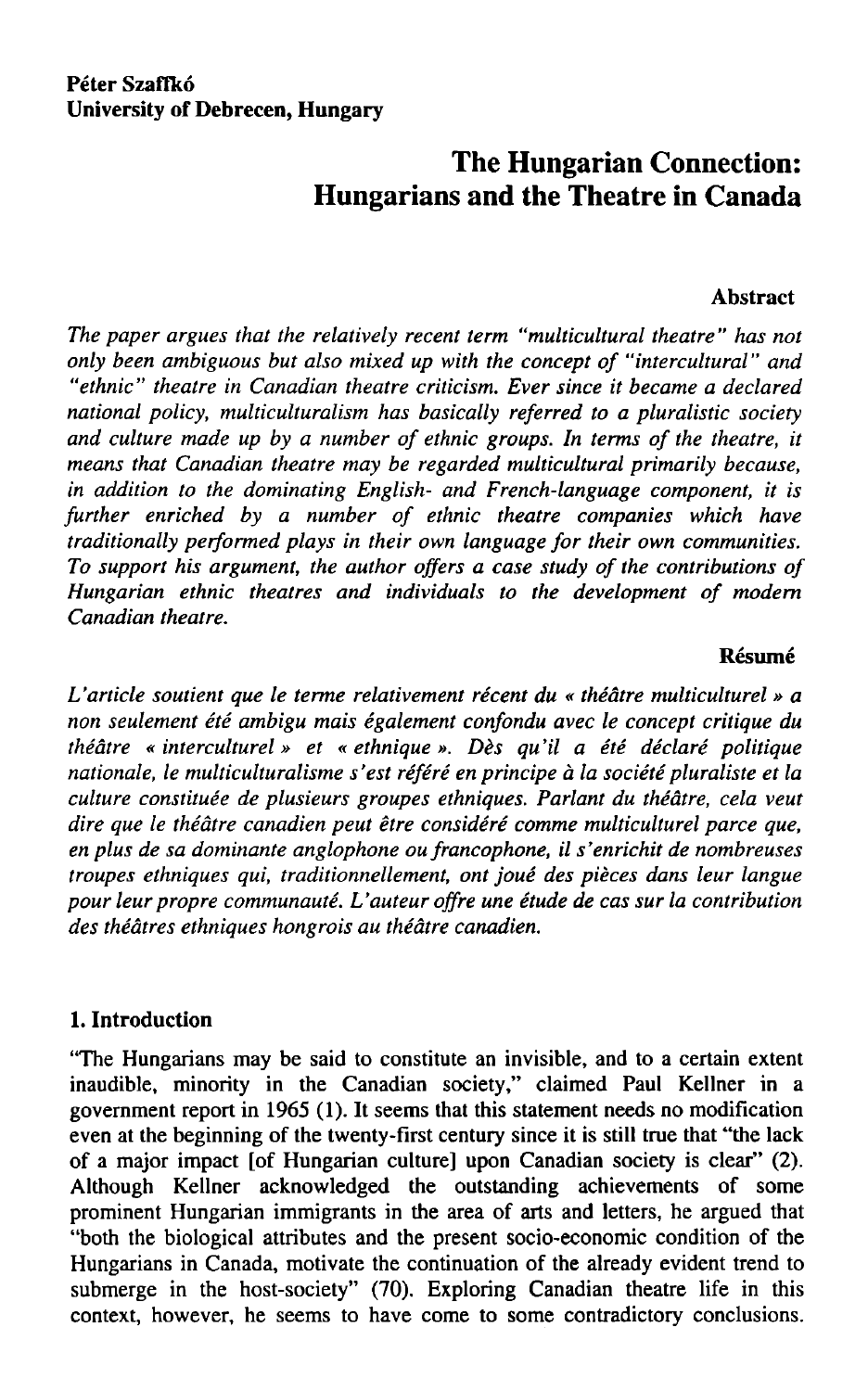While he remarked that "Hungarian participation in this fíeld is insignificant" (46), later on in tne report he declared that "Hungarian cultural activities in the larger centers, but especially in Toronto and Montreal, are surprisingly strong" (62). To support his argument, he mentioned the Kodály Choir, "an outstanding choir of professional standards," which became part of the Canadian Opera Company and the two repertory theatres — Sándor Kertész's "Müvesz Szinhäz" [sic] (Art Theatre) and the "(Hungarian) Chamber Theatre" — operating in Toronto (62). Referring to Hungarian-born John Hirsch, who "created perhaps the only 'spectacularly' successful professional theatre in the country," Kellner suggested that leaving Hungary at the age of 17, "Hirsch was much too young to have been influenced by 'Hungarian' experience" (46). Despite this seemingly acceptable judgement, in the *International Dictionary of Theatre* published in 1996, Martin Hunter, author of the entry on John Hirsch (the only Canadian director to be included in the volume!), calls him "the outsider ... [who]... seemed to have an intuitive grasp of what was unique in the Canadian personality" (355).

Kellner was primarily interested in the cultural impact of the Hungarian immigrants *as a group* and not as individual artists because "these people are now in the mainstream of Canadian life; as such, they are mere names and have little to do with the group itself' (47). In 1965, however, the concept and policy of multiculturalism had not yet been on the agenda, and Kellner cannot have foreseen the quick and sudden emergence in 1967 of the modem Canadian theatre which was soon to be further enriched and diversified by the theatrical activities of a whole range of ethnic communities and by the contributions of theatre artists of a strong and clear ethnic background.

As a result of the growing interest in postcolonial, intercultural and cross-cultural theatre performances in the last decades of the twentieth century, more recent theatre research has tended to focus on a long neglected and mostly unrecognised aspect of the modem theatre, especially in traditionally multicultural societies such as Canada, Australia, New Zealand and a number of African countries. This aspect concems the phenomenon which Patrice Pavis has called "intercultural exchange" in the theatre (7), referring to the conscious or unconscious, direct or indirect mingling of theatrical practices deriving from different cultural traditions. Although it has not been explicitly stated by any researcher, for me, this "intercultural exchange" also includes the ethnic contributions to what is generally considered multicultural theatre whether on the institutional or the individual level.

The present study will, therefore, offer a case study of the contribution of one particular ethnic component of a multicultural society in the field of the theatre. More concretely, various aspects of Hungarian contributions to the Canadian theatre will be explored. After reviewing some recent theoretical approaches to the interrelationships between the concept of multiculturalism and the theatre, I will examine the 20th-century emergence and development of the Hungarian ethnic theatres within the frame of the formation of the modem Canadian theatre, and then, I will point out some individual contributions by Hungarian-Canadians who helped the evolution of (primarily English) Canadian theatre in several different ways.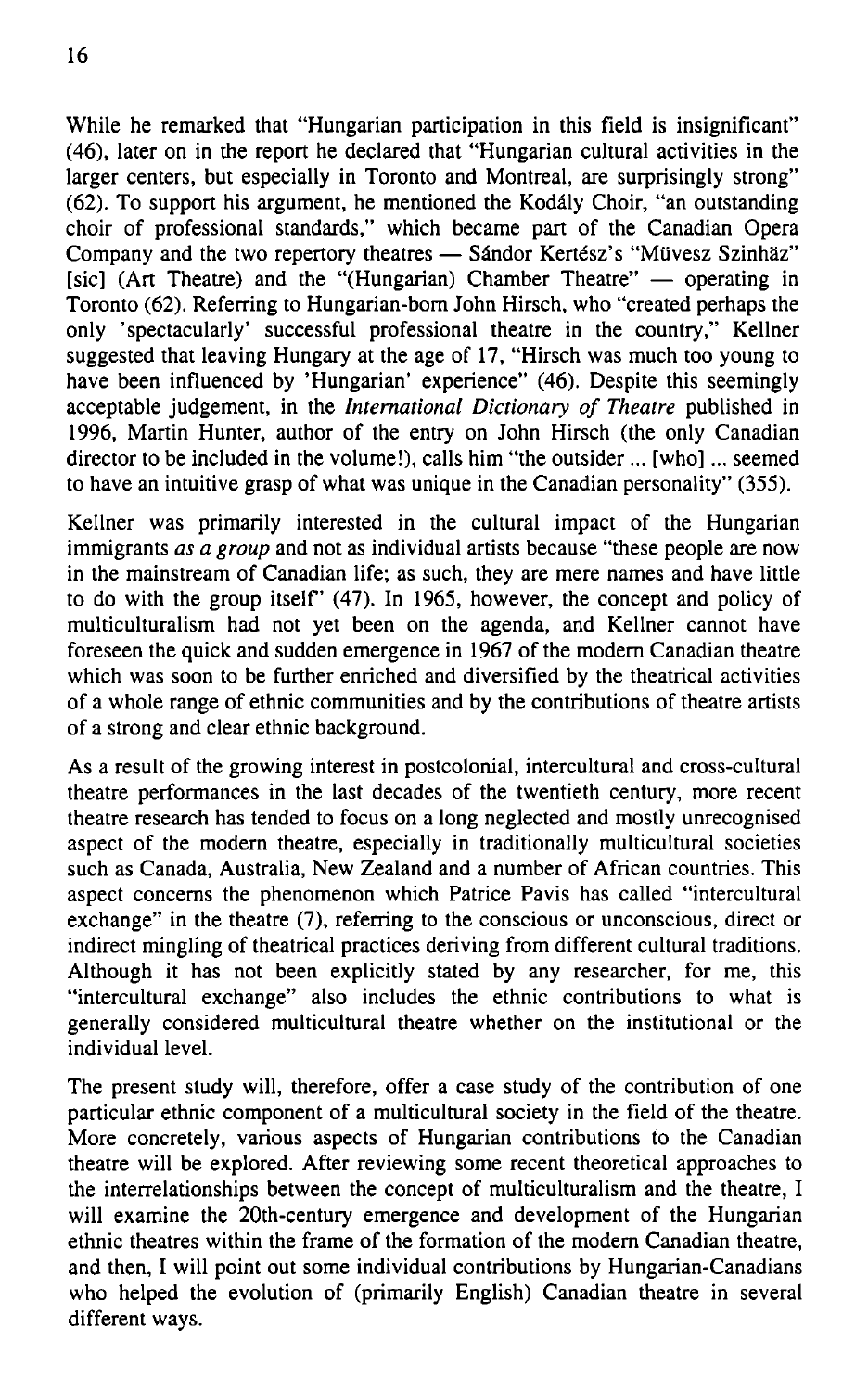### 2. **Multiculturalism and theatre**

Canada is rightly considered to have what might be called a multicultural theatre, even if the term itself "means different things to different people" (Berger 216). The fact of multiculturalism, however, would be difficult to deny in any section of Canadian society, especially since 1971 when Prime Minister Pierre Trudeau officially declared the recognition of the right of every ethnic group "to preserve and develop its own culture and values within the Canadian context" (216). Nevertheless, the concept of multicultural theatre has been at best ambiguous. Based on the writings of Maria Shevtsova, Nathalie Rewa and others, Patrice Pavis maintains that

The cross-influences between various ethnic or linguistic groups in multicultural societies (e.g. Australia, Canada) have been the source of performances utilizing several languages and performing for a bi- or multicultural public. (8)

Such an approach implies that there *are* cross-influences which result in or produce *multicultural performances* and, in this sense, they should be regarded as one specific form of intercultural theatre as Pavis suggests. In her introductory editorial to the Fall Issue of the *Canadian Theatre Review* on "Theatre and Ethnicity" in 1988, Natalie Rewa also emphasized this intercultural aspect of multicultural theatre by claiming that

The question of ethnicity cannot be simply one of heritage preservation and presentation. Playwrights and actors may have more in common with the "mainstream" culture than with their communities: it is too limiting to be a Black actor in a Black play with a Black community theatre playing to a Black audience. (3)

From an all-Canadian perspective and based on performance praxis, these statements seem certainly valid and important but cannot be applied exclusively in describing or defining multicultural theatre which appears to be a much wider category, or to be more precise, a collective term, particularly when it is understood as a *cultural institution* of a whole country or nation. Ever since it became a declared national policy, multiculturalism has basically referred to a pluralistic society and culture made up by a number of larger or smaller (but officially recognised) ethnic groups. In terms of the theatre, it means that Canadian theatre may be regarded multicultural primarily because, in addition to the dominating English- and French-language component, it is further enriched by a number of ethnic theatre companies which have traditionally performed plays — primarily but not exclusively — in their own language for their own communities. As cultural pluralism has evolved, the multicultural theatre movement has produced more and more varieties of the originál structure. Ethnic groups began to perform their repertory in English or French or, more recently, produce Canadian and foreign plays in their native tongue (e.g. in 1999, Michel Tremblay's *Les Belles-Soeurs* was very successfully performed in Hungarian to the Hungarian community in Montreal by an amateur group), playwrights of different ethnic background started to write in English or French, and various theatre companies have experimented with non-traditional casting. In this sense, multicultural theatre in practice means much more than an intercultural theatre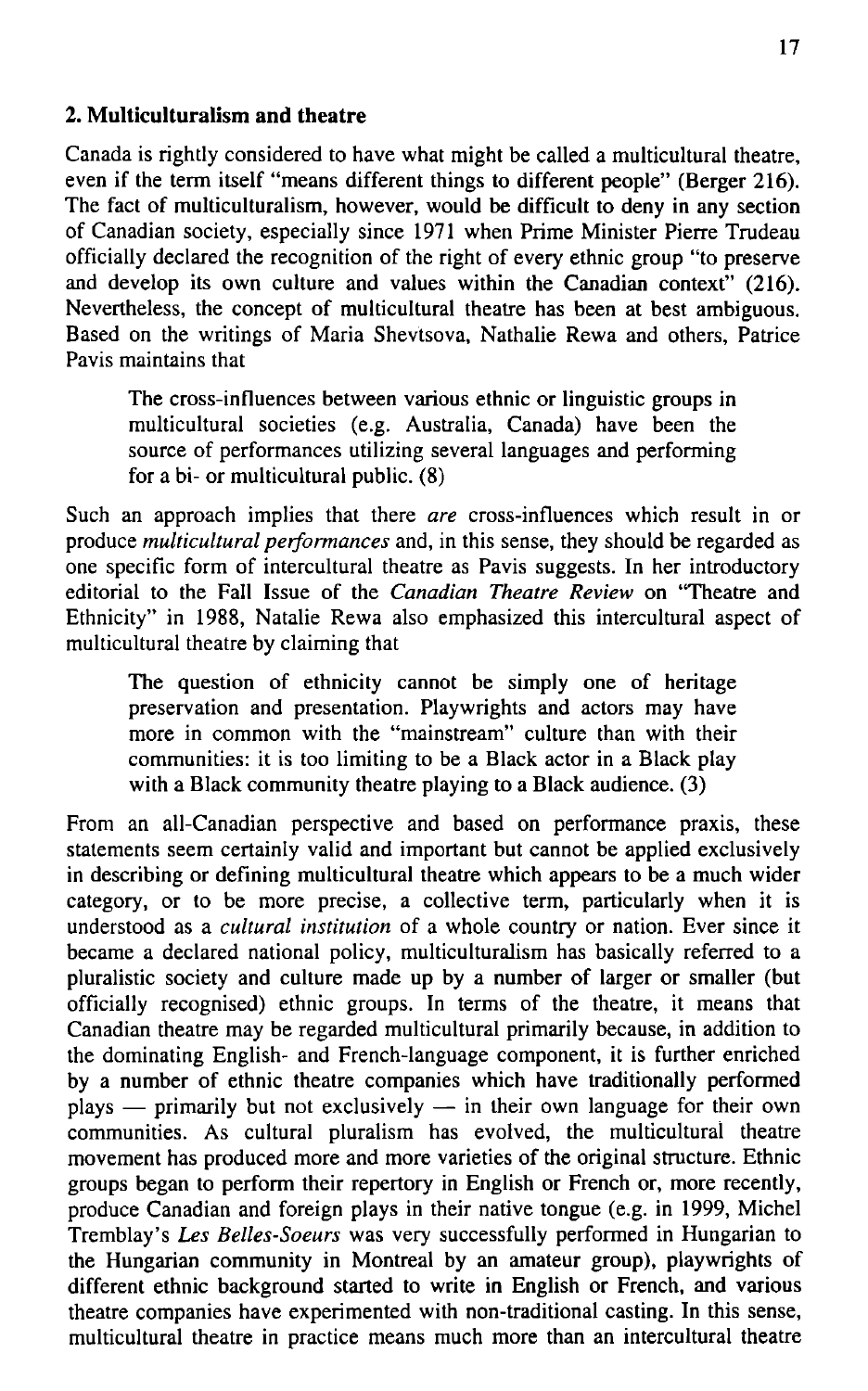grown out of the "cross-influences between various ethnic or linguistic groups in multicultural societies".

The problem of the scope and understanding of multicultural theatre is further complicated by looking at concrete examples of theatre companies and repertories. The ambiguity of the term "multicultural theatre" is clearly illustrated by the fact that in one and the same article critics and authors seem to use the words 'multicultural' and 'ethnic' (or even 'minority') alternatively. In the first monographic summary of the history and development of English-Canadian theatre, Eugene Benson and Leonard W. Conolly speak about "multicultural companies" which are very clearly "ethnic groups" such as the Deutsches Theater and Yiddish Theatre in Montreal or Winnipeg's Ukrainian Dramatic Ensemble (110). *The Oxford Companion to Canadian Theatre* (edited by the same authors) has an entry on multicultural theatre which begins with the following statement:

Several common traits—particularly the wish to preserve the culture and language of the mother country and to instil a sense of community ties—link early twentieth-century ethnic theatre groups (Or 'multicultural' groups, as they are termed today) formed by new immigrants with later ones formed after the Second World War. (353)

In a recent article, Jacqueline Lo and Helen Gilbert use "cross-cultural theatre" as a collective term and distinguish three major types: multicultural, postcolonial and intercultural theatre. For them, the terms "'multicultural' and 'multiculturalism' carry site-specific meanings" (33) and they divide multicultural theatre into two different types: big "M" and small "m" multicultural theatre. While the latter "refers to theatre works featuring a racially mixed cast that do not actively draw attention to cultural differences among performers or to the tensions between the text and the production content" (33), big "M" multicultural theatre "is generally a counterdiscursive practice that aims to promote cultural diversity, access to cultural expression, and participation in the symbolic space of the national narrative" (34). This latter type includes what the authors call "ghetto theatre, migrant theatre, and community theatre" (34). In terms of the argument of the present páper, the most relevant of the three types of multicultural theatre seems to be "ghetto theatre" which "tends to be monocultural; it is staged for and by a specific ethnic community and is usually communicated in the language/s of that community" (34). Further characteristics include the following:

The political efficacy of this type of multicultural intervention is arguably limited since the performances are largely "in-house" and tend to focus on narratives about origins and loss. Much ghetto theatre is infused with a nostalgic privileging of the homeland (real or imagined) as seen from a diasporic perspective, with the result that more radical cross-cultural negotiations are muted. (34)

Besides the fact that the name of this type of theatre is at best distasteful (especially for the European ear), some of the features within this definition seem to be either limiting or else too vague. For instance, the implication concerning "narratives about origins and loss" does not really make sense in the case of the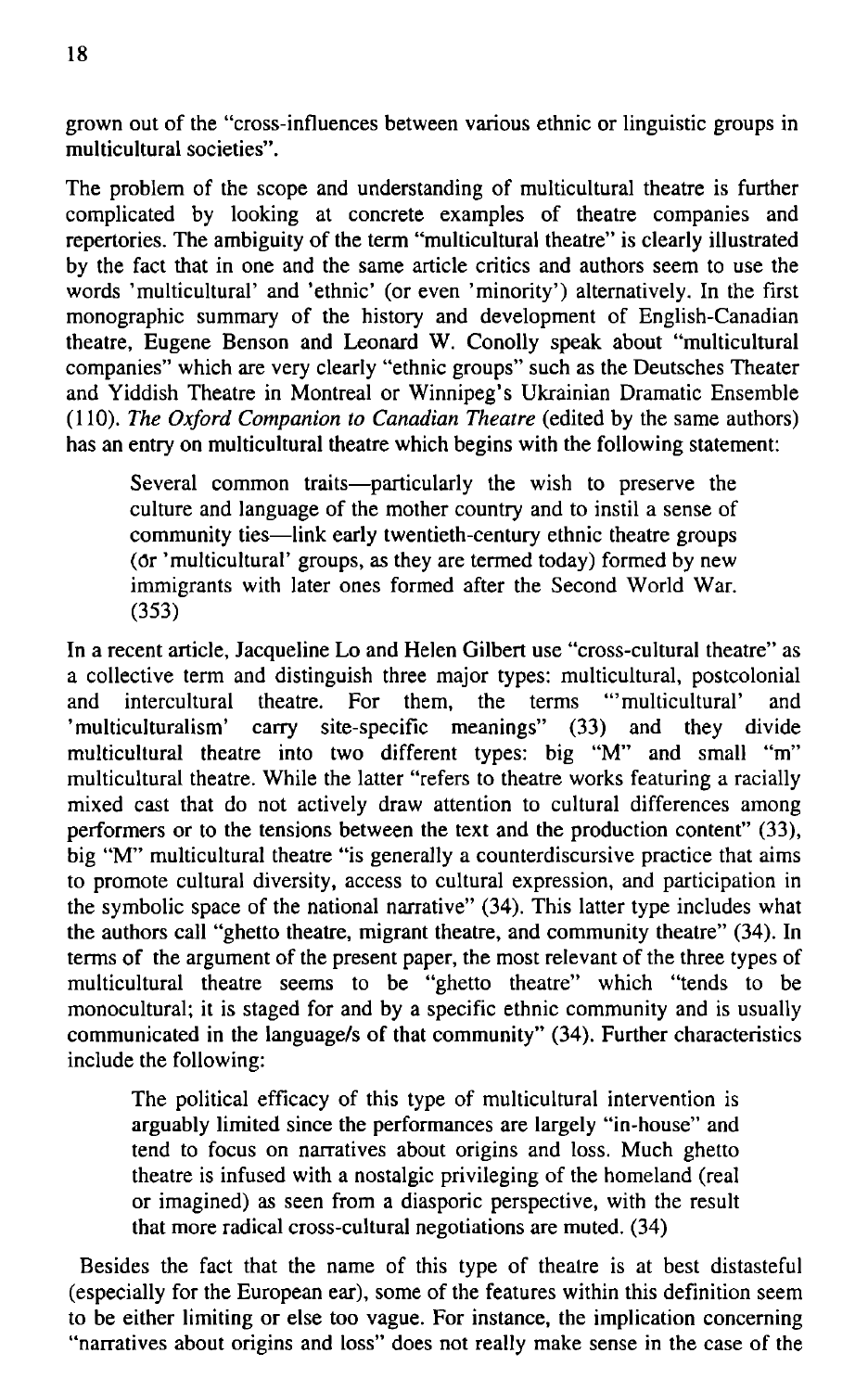Hungarian theatres in Canada whose repertory traditionally drew on Hungarian and Viennese operettas as well as on farce and cabaret pieces. As for "tne political efficacy" of the ethnic theatres in Canada, it is enough to mention that the establishment of multicultural festivals and theatre organisations all across Canada in the 1970s and 1980s were undoubtedly inspired by the various ethnic/ghetto theatres. The statement that ghetto theatre "tends to be monocultural" seems to contradict the classification of the authors according to which multicultural theatre — including the various forms of ethnic theatre — is one branch of *cross-cultural theatre.* A word like "monolingual" may have been a better choice to avoid this slight confusion.

Concerning the aims and purposes of ethnic theatres, it may be worth quoting an interesting finding of a statistical survey conducted on the multicultural performing arts groups in Canada in the early 1980s. Terry Cheney, author of the report of the survey, confirmed that "the predominant reasons indicated for performing are to keep the group's culture and heritage alive, and to present the heritage to others" but also added that "about one quarter of the groups cited each of creative and professional arts accomplishment as an important goal" (29).

Enumerating further examples of theoretical aproaches would lead to the conclusion that the term "multicultural theatre" still carries multiple meanings and is applied rather vaguely. This fact needs to be emphasised especially in relation to the theatre world of such countries as Canada, the United States, Australia or the United Kingdom which have been more and more frequently identified as "multicultural." This terminological problem is most evident in the study of the history and development of the ethnic theatres, particularly when trying to describe and assess their contribution to the overall theatre scene of the given culture.

The main goal of the study of Hungarian theatres in Canada and individual achievements of Hungarian-Canadian theatre artists is to offer a new approach to a more complex and less fragmented description of the nature and characteristics of the Canadian theatre which cannot be properly understood and evaluated without the research of the generally neglected aspect of the web of relationships between "mainstream" theatre and all the other levels and forms of theatrical activities. The following sections of the present paper will make an attempt to illustrate this new approach.

# **3.** A **brief history of Hungarian theatres in Canada**

### **3.1 Margaret Breckncr's theatre in Montreal and Toronto**

The earliest ethnic theatres were formed in the 1930s, with the essential purpose of creating a fórum of nostalgie as well as artistic forms of entertainment basically for their own communities. As is the case with the Ukrainian, Finnish, Latvian and Yiddish-language theatres, the beginnings of the Hungarian ethnic theatre go back to this decade when Margaret and Samuel Breckner moved to Canada to settle down there. Margaret Breckner<sup>1</sup> was born as Margit Kádár in 1896 in Belényes, Hungary, (now, Beius, Romania). After losing her father and brother, Margaret became a dressmaker to make ends meet, but her true passion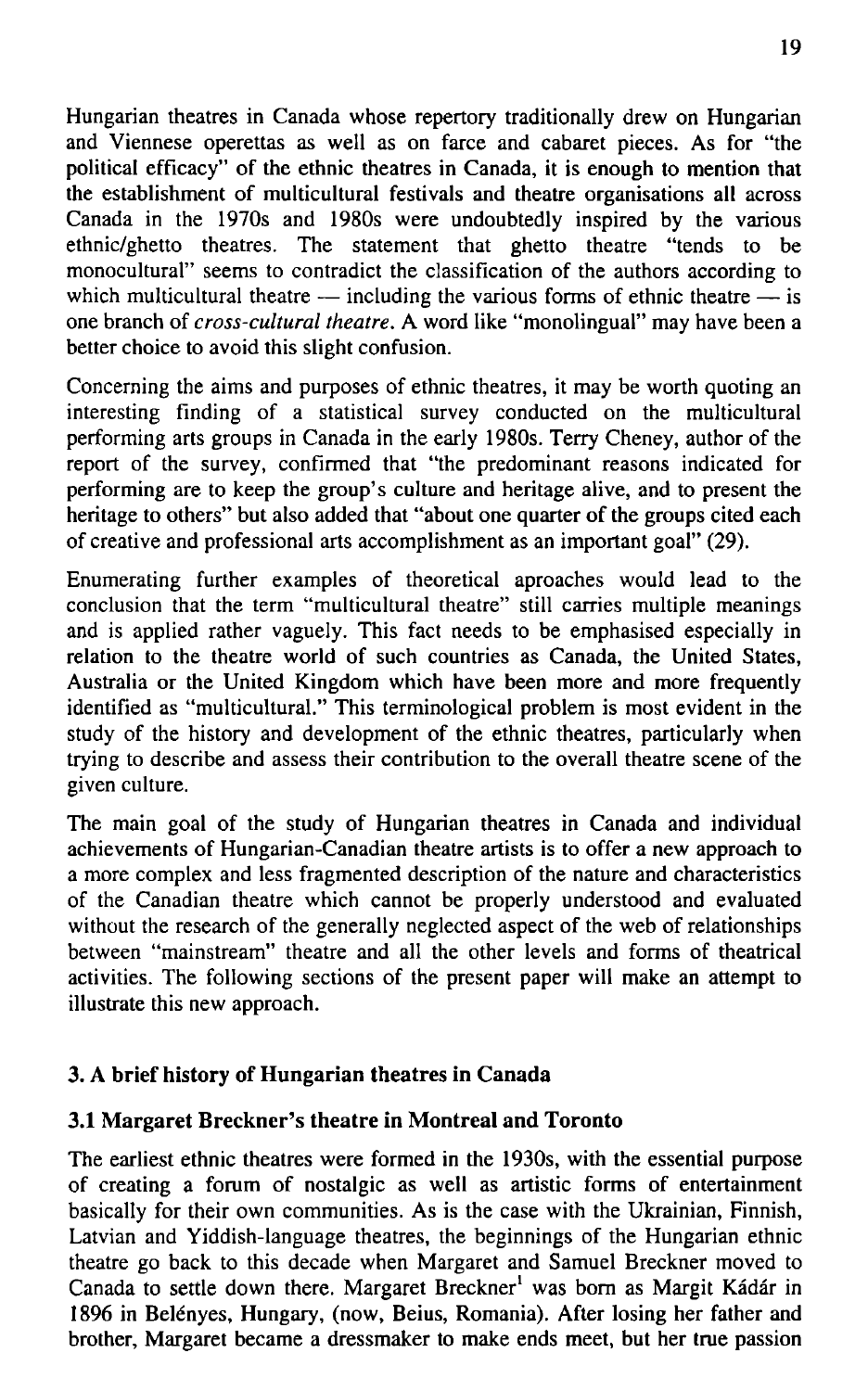lay in the theatre. Being talented in singing, acting, directing and producing, she had a strong urge to work on the stage but she also realised that it was not a career that would produce a great deal of money as all proceeds from local performances went to local charities. In 1920, living under dire financial and political circumstances as a member of a tolerated minority in postwar Romania, she married Samuel Breckner, a rich American coal miner who eventually managed to bring his wife and daughter to Montreal in 1931.

Refusing to learn English or French, Margaret started to get involved in various activities within the Hungarian community with the clear intention of establishing forums for the preservation of Hungarian culture. Within six months of her arrival she had managed to launch a regular programme of Hungarian-language theatre performances mostly within the framework of the *Székely Kultur Egyesiilet*  (Szekler Cultural Association), an organization dedicated to charitable institutions as well as the performing arts, of which she was a founding member and life-time supporter. Since the Hungarian community including the churches and social clubs would sponsor plays and performances providing a secure financial background, she completely dedicated herself to the amateur theatre. She had made a name for herself in the Hungarian community in Montreal as an actress, director and board member. However, her most influential achievements would not occur until her family made their last move to Toronto.

Eventually the Breckner family felt at home in Toronto and their lives became intertwined with the community aspects of the Toronto-Hungarian culture. Margaret continued to nurture the Hungarian language among the young people as well as keeping the arts blooming and aiding artists of all mediums reach their potential. She became an instrumental member of the team who would purchase the St. Elizabeth Church of Hungary and she was also one of the founders, the only woman, of the Hungarian Canadian Cultural Centre still serving the Toronto community of Hungarians.

Between 1932 and 1935 besides offering several nights of cabaret and literature, Margaret Breckner's amateur company in Montreal produced 2-3 contemporary operettas a year such as Pongrác Kacsóh's *Jánoš vitéz* [John the Valiant] based on the narrative poem of Sándor Petófi, the famous Hungarian romantic poet or Ede Tóth's *A falu rossza* [The Evil of the Village], the most popular folk musical which even had a film version in 1915. After moving to Toronto Margaret Breckner continued the same practice of producing well-known Hungarian operettas and offering nights of cabaret and occasional celebrations with Hungarian music, dance and poetry well into the 1940s. The activities of ethnic theatres in Canada in those days usually went unnoticed by the national or local English-or French-language newspapers despite the fact that the more or less regularly published ethnic journals found it important not only to inform the members of their communities but also to reflect upon the artistic quality of the individual productions. This phenomenon might lead one to the conclusion that Canadian mainstream or official culture fully neglected the theatrical achievements and endeavours of its immigrant communities but it must be noted that theatre life in Canada before the 1950s was restricted to the events of the Dominion Drama Festival. It is worth quoting two brief remarks from the 1951 report of *the Royal Commission on National Development in the Arts, Letters and*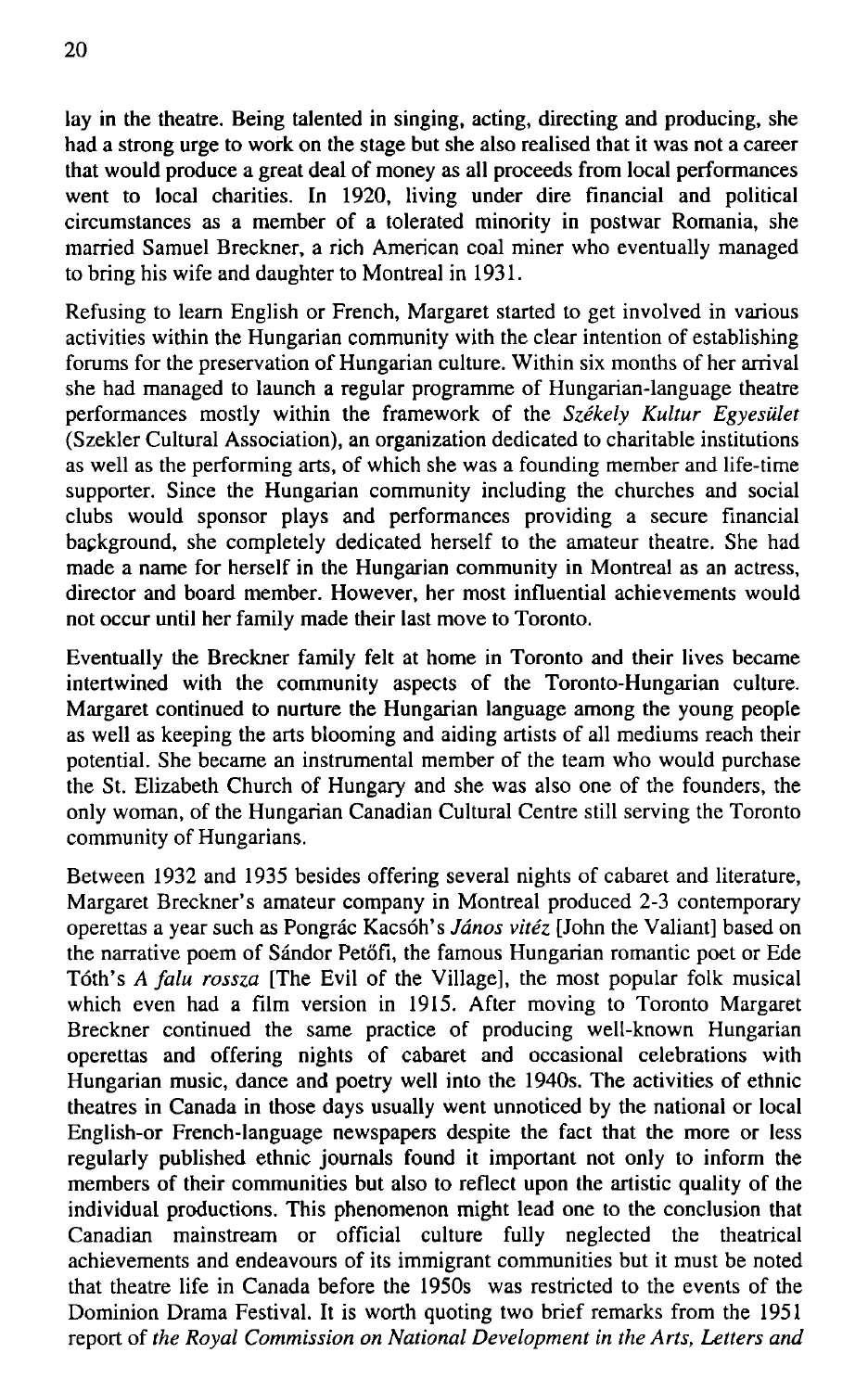*Sciences,* which throw light on the current status of Canadian theatre. The commission came to the conclusion that "in Canada there is nothing comparable, whether in play-production or in writing for the theatre, to what is going on in other countries with which we should like to claim intellectual kinship and cultural equality," and that "Canada is not deficient in theatrical talent, whether in writing for the stage, in producing or in acting; but this talent at present finds little encouragement and no outlet" *(Canada* 194). No wonder that the amateur productions of immigrants in non-official languages did not mean a great challenge for Canadian critics or reviewers.

# 3.2 Sándor Kertész's **Hungarian Art Theatre in Toronto**

The best-known and most successful Hungarian-Canadian theatre venture to date is certainly the Hungarian Art Theatre in Toronto established in 1958 by Sándor Kertész who was born in 1911 in Debrecen, Hungary where he started his acting career in 1929. After returning from the war, he worked as an actor and director in Debrecen, Miskolc and Pécs, then in 1952 he moved to Budapest. He left Hungary in 1956 and arrived in Canada in 1958. A man of great talent both in acting and directing, Kertész could not live without a stage, and it did not take long for him to establish his own theatre despite the fact that "the Outlook was anything but promising" (Kertész 646). As he put it in his recollections of the 23 year history of the Hungarian Art Theatre:

"If you start a new venture you can expect some difficulties." The establishment of a Hungarian theatre in the most Anglo-Saxon city in North America really brought home the full meaning of this convenient phrase. (649)

As a result of his life-long love of the theatre as well as of his outstanding qualities as actor, director and organiser, the Hungarian Art Theatre in Toronto, which operated for more than three decades, became the only professional Hungarian theatre in North America with a repertory of Hungarian operettas, comedies and some contemporary foreign plays translated into Hungarian. Kertész's company had been awarded a number of prizes at the regular Multicultural Theatre Festival in Toronto including the Best Male Actor for Kertész in 1977 for his leading role in *The Rape of the Sabině Women* and the Best Director and Best Leading Actor also for him in Ferenc Molnár's *The Guardsman* which was nominated as Best Production of the 8th Festival in 1979. In 1984 Sándor Kertész was presented with the Award of Merit which was established by the Toronto Council in 1956 "in the form of a suitably inscribed medallion, to persons who have attained distinction and renown in various fields of endeavour" (Eggleton). These awards and contemporary reviews attest to the high quality of work in the Hungarian Theatre. But for the researcher there are more challenging aspects than the simple fact of recording the outstanding achievement of an ethnic theatre. There are at least two points which deserve more attention.

In his bilingual book entitled *Déryné voltam Kanadában/Curtain at Eight,*  Kertész gives a very detailed history of the Hungarian Art Theatre of Toronto although it is not a systematic study and the work painfully lacks proper scholarly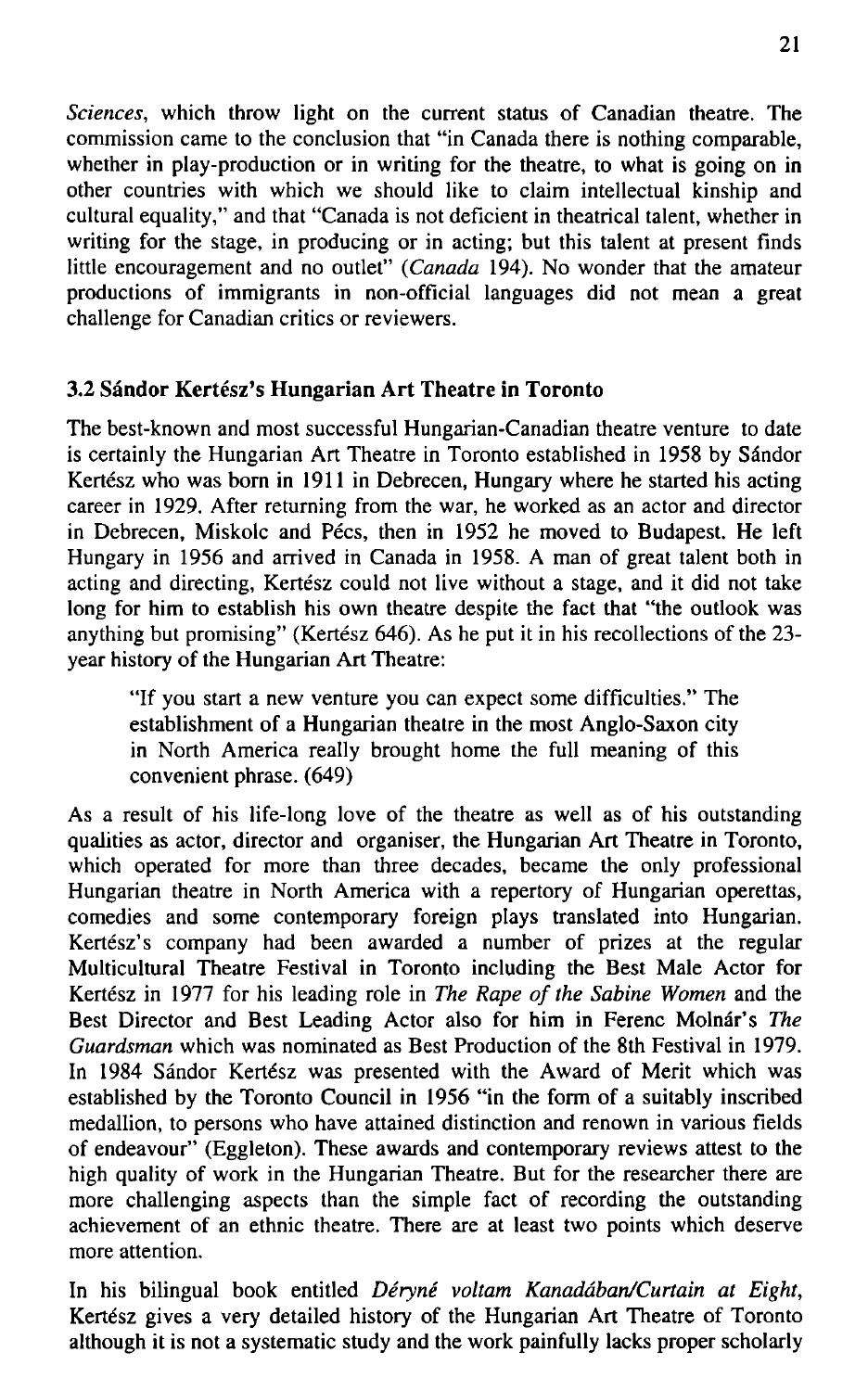documentation. In the chapter on the first Multicultural Theatre Festival in Toronto, the author recalls what a surprise he and his friends felt about the official recognition of the right of the ethnic groups to preserve their native tongue and cultural heritage and then makes the following remark:

Just for curiosity's sake, I'd like to mention that it was I—along with our dramaturge, Dr. Andrew Achim—who suggested that every year, a multicultural theatre festival should be held in Toronto. To my surprise, there was no red tape, no delay, no piling up of papers. They said it was a good idea and that we should go ahead and do it. The recently established Multicultural Theatre Association then took the matter over. (771)

Although no written document to prove this story is available, the very fact of Kertész's company being a constant participant (and frequent award-winner) of the festivals seems to support the argument. Even if it is only partially true, it appears highly important that the idea of the multicultural theatre festival may have derived from a Hungarian or any other ethnic artist who may have felt the need to go beyond his/her own ethnic community and show their achievement in a healthy and competitive environment made up by similar ethnic companies working towards the very same goal: to provide a culturally significant alternative to the mainstream theatre in Canada.

Although the Festival has often been regarded as a kind of continuation of the Dominion Drama Festival, to me, it is much more than that. The fact that the jury of the festival after the fírst few years consisted of English-speaking members and that reviews of the productions were written by Canadian critics may have created a cross-cultural bridge between the ethnic and mainstream theatres. This is the second point which is worth considering. One of the critics who often published reviews of the Hungarian Art Theatre productions in the short-lived theatrical joumal, *Onion,* was John Herbert, author of the now classic *Fortune and Men's Eyes.* As a critic, he seems to have tried to place the productions he had seen on the colourful palette of the contemporary Canadian theatre. His understanding of the role of the Hungarian Art Theatre in the Canadian theatre is more than clear in his review on *Baroness Lilly* performed in December 1976:

We are rarely reminded of missing elements in our lives until, often by chance, something happens to point out a hole in our cultural fabric. In Canada we can find elegance and pomposity, opulence and pretension at our Stratford Festival; there is academie neatness, average intelligence and middle-of-the-road taste exhibited by Toronto Arts Productions at the St. Lawrence Centre Theatre, we may receive some bit of pleasure through the demonstrations of directing techniques and comfortable sentimentality shown at Tarragon Theatre; but what we rarely find anywhere in our theatre is CHARM.

The Hungarian Art Theatre of Toronto glows with this lovely oldworld virtue and it is a delight to watch the players in the operetta Baroness Lilly tease and flirt their ways through an evening of romantic songs and mistaken identities. (qtd in Kertész 499)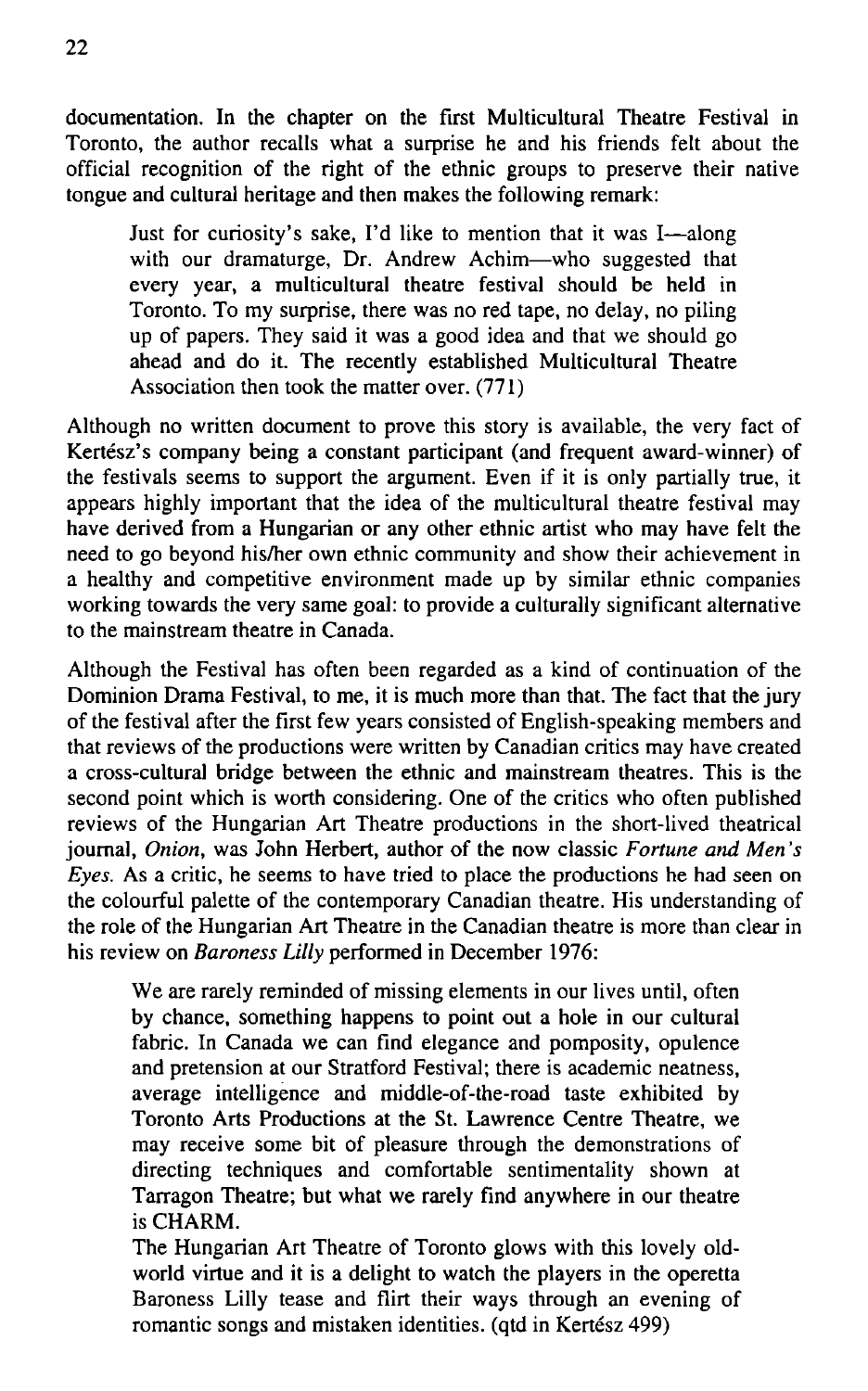Can it be supposed that theatre reviews do have a role in shaping public oř professional opinion? Whether the answer is in the affirmative or in the negative, at least the critic him/herself will be influenced by the various experiences which provide the raw material and sometimes motivation for his/her writing. The following example may serve as a support of this argument. In 1978 Linda Manning wrote a rather lengthy article on the 20th anniversary of Kertész's Theatre in *Scene Changes,* Ontario's Theatre Magazíne, in which she remarked that

It is interesting to note that while German and Italian opera are traditions in Canada, the Hungarian operetta, which compares most favourably with traditional opera in quality and performance, is unknown and largely unappreciated by Canadian audiences. (qtd in Kertész 557)

When seven years later the Toronto Operetta Theatre was established, the first performance was *The Count of Luxembourg* by Ferenc Lehár and during the past 18 years their repertory has included 9 Hungarian operettas! This is not to say that the establishment of the Toronto Operetta Theatre was directly motivated or even influenced by the generally acclaimed musical productions of Kertész's company but perhaps it is not accidental that the founder and present general director of TOT, Guillermo Silva-Marin, is from Puerto Rico, yet another Canadian artist of a clearly distinguished ethnic background. These facts warn the researcher of multicultural or ethnic theatre in Canada that the critical reception and possible impact of the productions of any ethnic theatre should be explored more thoroughly.

Sándor Kertész died in 1990 and his theatre was taken over by Vilmos Kosaras, who decided to continue the work of his predecessor. He graduated from the Faculty of Theatre Arts in Budapest, and after working at various theatres in Gyór and Budapest, he became assistant director and then producer in the Hungarian Television. He left Hungary in 1973 and moved to Toronto in 1975 where he got involved with Kertész's theatre and became producer director of the Multicultural TV Hungarian magazíne. Financial difficulties and the fact that the number of Hungarian-Canadians interested in maintaining their theatrical tradition seemed to decrease made him try new ways. He renamed the theatre Kertész Sándor Hungarian Theatre in memory of its founder and continued to mount great Hungarian and Austrian operettas. In an attempt to make the theatre more attractive to younger audiences, he also produced *The Fiddler on the Roof,* one of the greatest successes in the 1990s, and some English-language performances such as Imre Kálmán's *Countess Maritza* translated by Gábor Zsigovics and himself. During the past few years, however, the theatre stopped its regular operation and the fate of the 40-year old venture remains to be seen in the near future.

# **3.3 The Hungarian Drama Club of Vancouver**

There is no doubt that Toronto, the cultural capital of English-Canada, has attracted the greatest number of cultural and theatrical activities related to the ethnic groups with a European background but there have been other larger urban centres following this trend. In terms of Hungarian culture, during the past three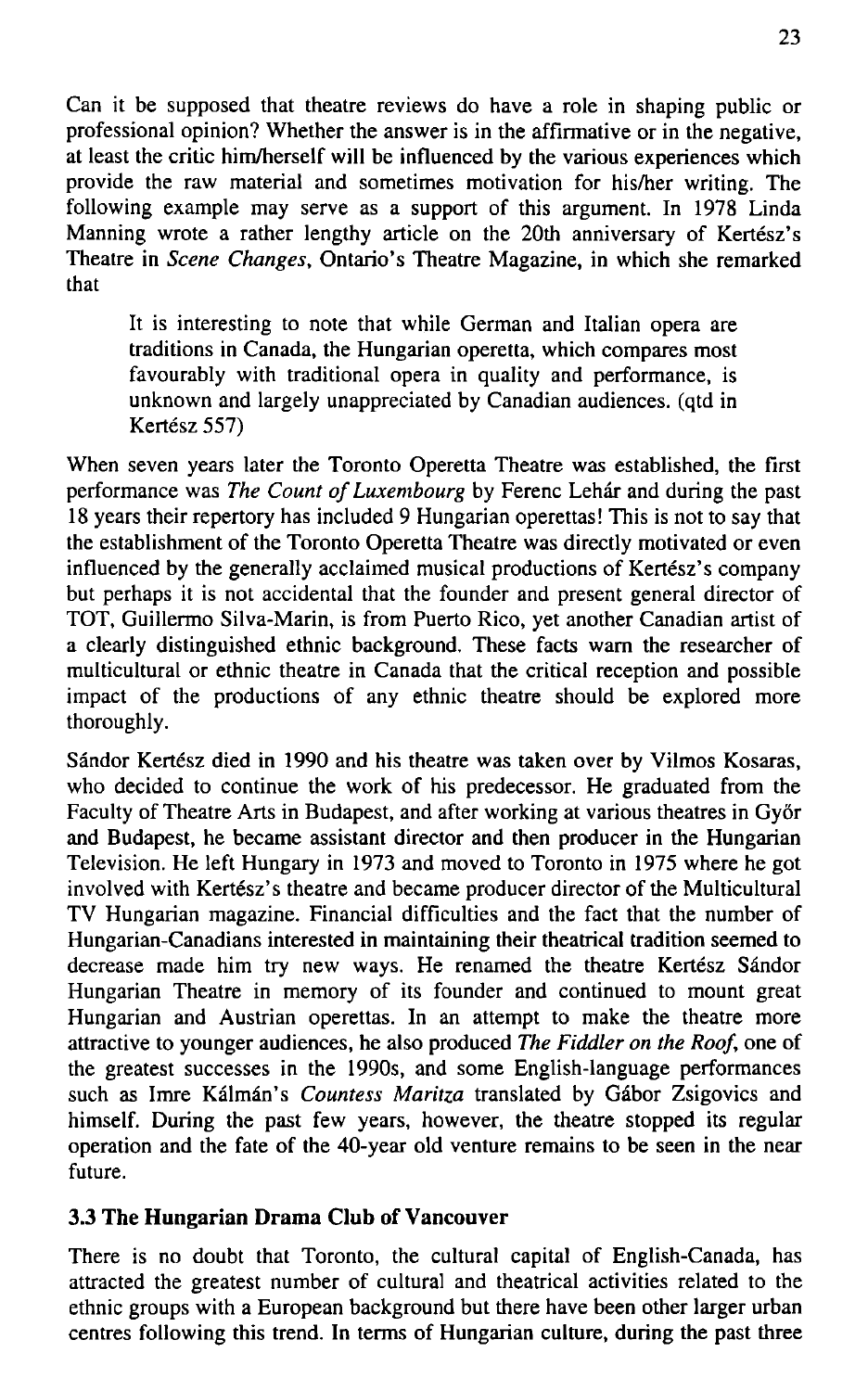decades the Hungarian Drama Club in Vancouver has proved to be a successful venture even though their recognition outside Vancouver cannot be compared to that of the Hungarian Art Theatre in Toronto.

The Hungarian Drama Club was founded after the arrival in Canada of Gyorgyi Hegedós (Mrs. Mustonen) as "one of the departments of the Hungarian Cultural Society of Greater Vancouver" in 1972 (Rivaldafényben 334). Györgyi Hegedős<sup>2</sup> was born in Budapest where she studied dancing and acting and became an actress and winner of the prestigious Jászai Award for her excellent performances in operetta and musical productions. She left Hungary in 1972 and settled down in Vancouver where she immediately got involved with Hungarian cultural life. Unlike Margaret Breckner or Sándor Kertész, Gyorgyi Hegedós has performed both in English and Hungarian, appeared on TV and in films. In 1983 she was nominated for the Genie Award as Best Actress in the film The Great Meat Eater. AIthough the Vancouver Drama Club was managed by Miklós Tamási until his death in 1994, Gyorgyi Hegedós has always played a decisive role in the company both as actress and director. The fact that she and a few other members of the company (e.g. Tibor Kalmár) regularly performed both in English and Hungarian made the story of the Vancouver Hungarian theatre different from Kertész's theatre in Toronto.

After a long preparation period, the first public performance of the Vancouver Drama Club, a night of cabaret, was offered to the Hungarian community in 1974. Their first full-length theatrical production, the well-known operetta, Jenó Huszka's *Giil Baba,* premiered in May 1977 and, in the same year, the company participated with this show at the Second Annual Multicultural Theatre Festival in Vancouver. The Hungarian Drama Club, later renamed Dajka Theatre, has offered two new productions, some of them running every night for two weeks, and a number of nights of cabaret and poetry on various occasions. As opposed to Kertész's theatre in Toronto, the Dajka Theatre produced not only Hungarian operettas but also prose plays including such Hungarian works as Ferenc Molnár's *Olympia, The Lawyer,* and *Liliom* (in English), István Órkény's *Catsplay,* Zsigmond Móricz's *Sári bíró* (Judge Sári) as well as Bernard Slade's *Same Time, Next Year* (in English) and John Murrell's Sarah.

The following short paragraph from the scrapbook of the Dajka Theatre celebrating the 25th anniversary of their existence properly sums up the role of the company in the cultural life of Vancouver:

The originators of the Dajka Theatre aimed at preserving the Hungarian spirit and becoming part of the multicultural mosaic of Canada. They have achieved these goals. In twenty-five years, their work has become part of the Western Canadian culture. These artists, too, created history. (334)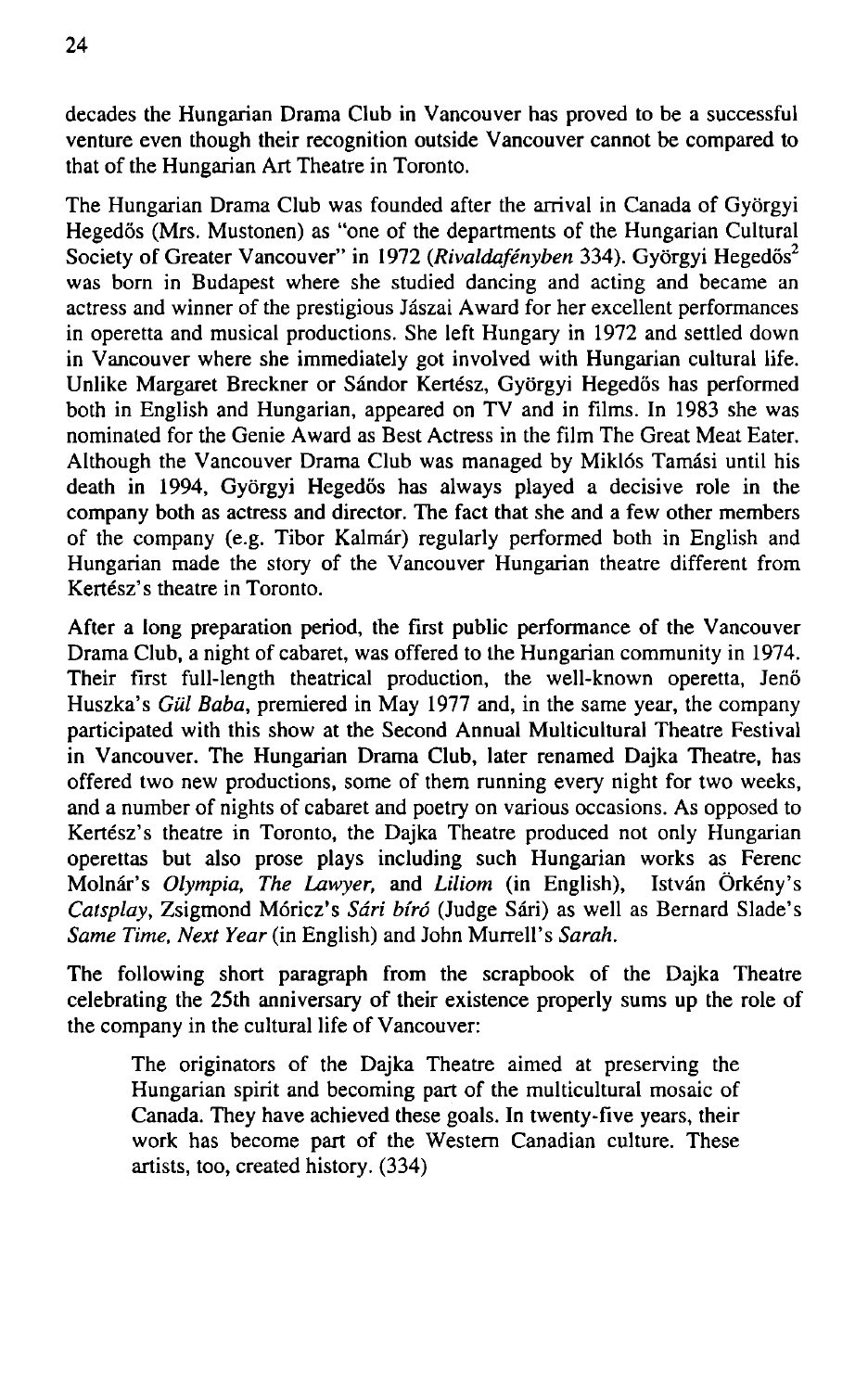# **4. Hungarians and the Canadian theatre**

# **4.1 John Hirsch**

In an article on European directors László Marton and Tadeusz Brodecki working as guests in Canadian theatres in 2001, Urjo Kareda had the following to say: "There have been important European influences on our theatre before this; the late director John Hirsch, who was bom in Hungary, is the prime example" (55). This statement coming from somebody who was one of the makers of the modern Canadian theatre seems to defy Kellner's above quoted dismissal of John Hirsch as a Hungarian-Canadian director. In her obituary in *Macleans* magazíne, Dianě Turbide recalls the opinion of actress Martha Henry, who worked with Hirsch several times at Stratford: "[Hirsch] brought with him from Hungary all of that European ancestry, his sense of humor, and he showed things we could never have known otherwise. ... It was an acerbic, raw, vital piece of theatre — and it was John at his best" (qtd. in Turbide 54). The importance of John Hirsch, cofounder and first artistic director of the Manitoba Theatre Centre, head of television drama at the CBC and artistic director of the Canadian Stratford Festival, in the development of Canadian theatre can hardly be questioned but his work has not yet been researched or even documented properly. An analytical study of his life, concept of theatre as well as his directorial aesthetics may be able to answer the question: to what extent did his Hungarian/Central European background determine his way of thinking and artistic goals in the Canadian theatre. What is even more important in his case is that Hirsch, who was forced to leave Hungary because of his Jewish background in the Second World War, became a determined Canadian citizen who turned his love of theatre that he had brought with himself from Hungary to the benefit of his second home, Winnipeg. As he wrote in 1978:

When I say "Canadian", I'm not speaking out of narrow nationalism; I'm talking about a sense of self-awareness—a joy of being oneself, a celebration of one's uniqueness in a homogenized world. It is only through being at times even arrogantly oneself that we can contribute to the world. (47)

As a Hungarian immigrant, John Hirsch's career is also unique in that, despite some highly critical reviews of his work (see e.g. Garebian), he became a celebrated member of the English-Canadian theatre world. The fact that he is the only Canadian director in the *International Dictionary of Theatre* published in 1991 can also be regarded as an international recognition of his work in the theatre.

### **4**.2 **Peter Hay**

Theatre is a complex form of art not only in the sense that it needs the cooperation of various different artists — actors, directors, designers, playwrights, etc.  $-$  but also in that it is still closely related to literature and the writing and publication of stageable dramatic texts. The story of Canadian drama can be traced back to at least the nineteenth century but Canadian plays in print had been rarely available before the two most important drama publishers,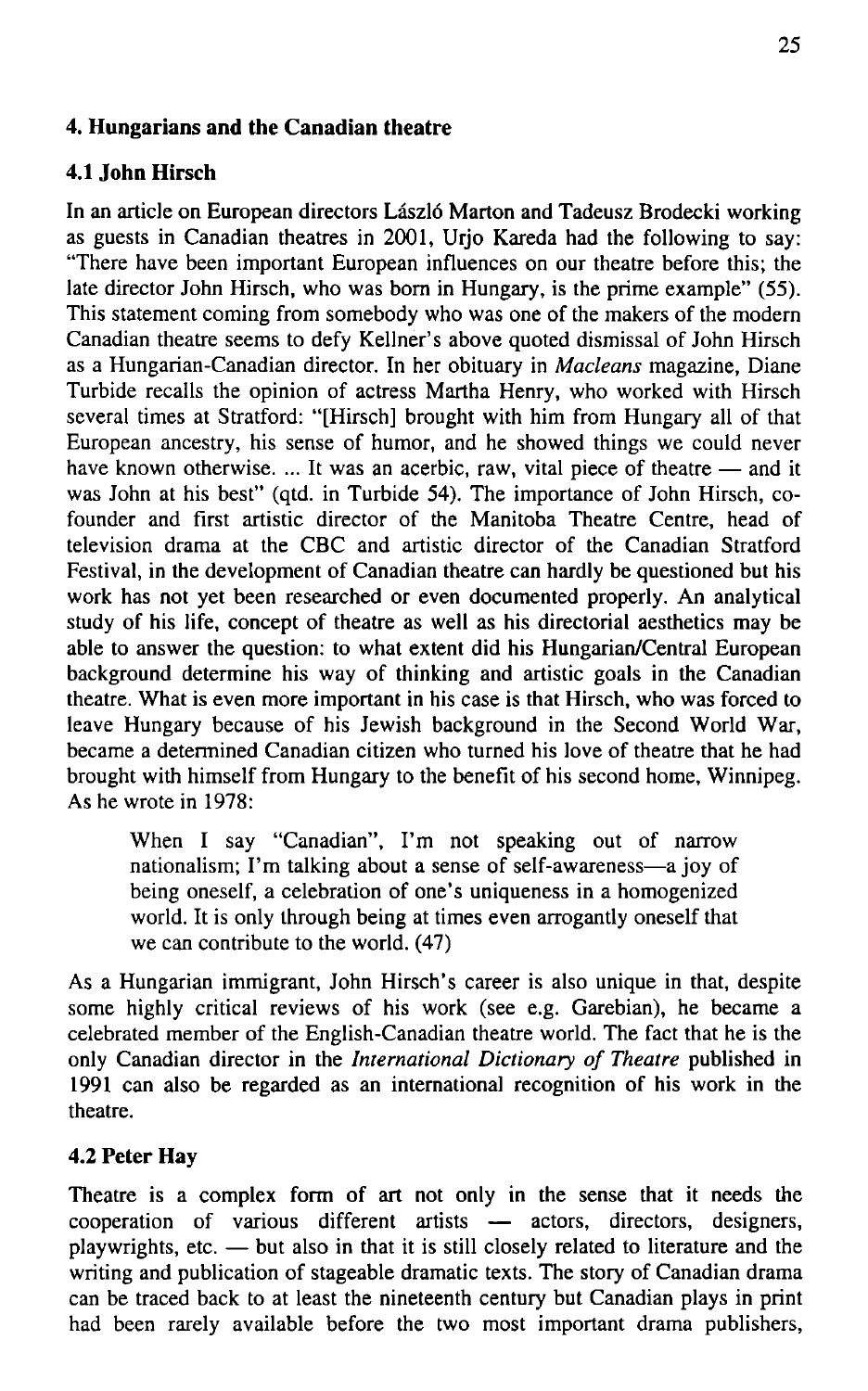Talonbooks and Playwrights Canada Press began to publish contemporary Canadian plays on a regular basis. While the predecessor of Playwrights Canada Press was established in 1972, Talonbooks started to publish books of poetry in 1963, and then in 1969, it "diversified into drama with the publication of Beverly Simon's *Crabdance,* James Reaney's *Colours in the Dark,* and George Ryga's *The Ecstasy of Rita Joe,* all of which have become intemational classics of the Canadian stage" ("A Brief History"). This "diversification" was motivated basically by Peter Hay, a Hungarian-born dramaturge, literary agent, drama critic, editor and author of some ten books<sup>3</sup>. Born as Péter Majoros in 1944 in Budapest, through a second marriage of his mother, Peter Hay was adopted by Gyula Hay, the well-known Hungarian playwright, in 1945. For political reasons, in 1957 Peter was sent to England to his maternal grandparents where he continued his schools and graduated at Oxford. In 1966 he apprenticed with Margaret Ramsay, Englanďs top play agent at the time, and then founded The Oxford Literary Agency with Elizabeth Sweeting, administrator of the Oxford Playhouse. Hay's main "discovery" at the time was Christopher Hampton who was his college mate at Oxford. He was also on the committee that selected and produced Tom Stopparďs *Rosencrantz and Guilderstem Are Dead* at the Edinburgh Festival. In 1967 Peter Hay received an invitation from Michael Bawtree, an English-bom protege of Michael Langham, then director of the Stratford Festival to direct plays and teach at the recently founded Simon Fraser University, outside Vancouver. Soon after his arrival in Canada, he met John Juliani, with whom he worked closely the following five years. For a while Hay worked as a theatre critic for *The Vancouver Province* and other publications, wrote short scripts, started publishing plays, the first of which was his father's play *Have*, followed by *Crabdance.* This latter play was published for the Seattle production at ACT in 1969. As Peter Hay put it in his letter written to the author of this essay:

I took the idea of publishing plays in conjunction with a production from Jean Vilar's TNP in Paris and Avignon, which had staged my father's *God, Emperor and Peasant* a few years earlier, and had sold tens of thousands of copies of the script to a captive audience. It seemed logical that the best marketing of plays is through the theatre, and I went down to Seattle to seli *Crabdance* in the lobby. (Hav, "Letter" 1)

The opportunity to put his idea into wider practice came when in the same year he got a job as the dramaturge/literary manager of The Vancouver Playhouse, under its new artistic director, David Gardner. Up to that point the word dramaturg(e) was practically unknown in the American or Canadian theatre — only Stratford and Minneapolis (both because of Michael Langham) had employed even a literary manager. Later on Hay wrote several articles on the role and importance of the dramaturge ("Dramaturgy"). Gardner liked the idea of employing the first dramaturge at a regional theatre, and he also endorsed the idea of publishing scripts, though not at the Playhouse's expense. That is why Hay approached Talonbooks, then a small letterpress that had published a few books of poetry, with the idea of launching a series of original Canadian plays — the first one being James Reaney's *Colours in the Dark.* Although not without problems and conflicts with the management, Peter Hay was editor of the drama series of Talonbooks for ten years during which time he acquired and edited more than 60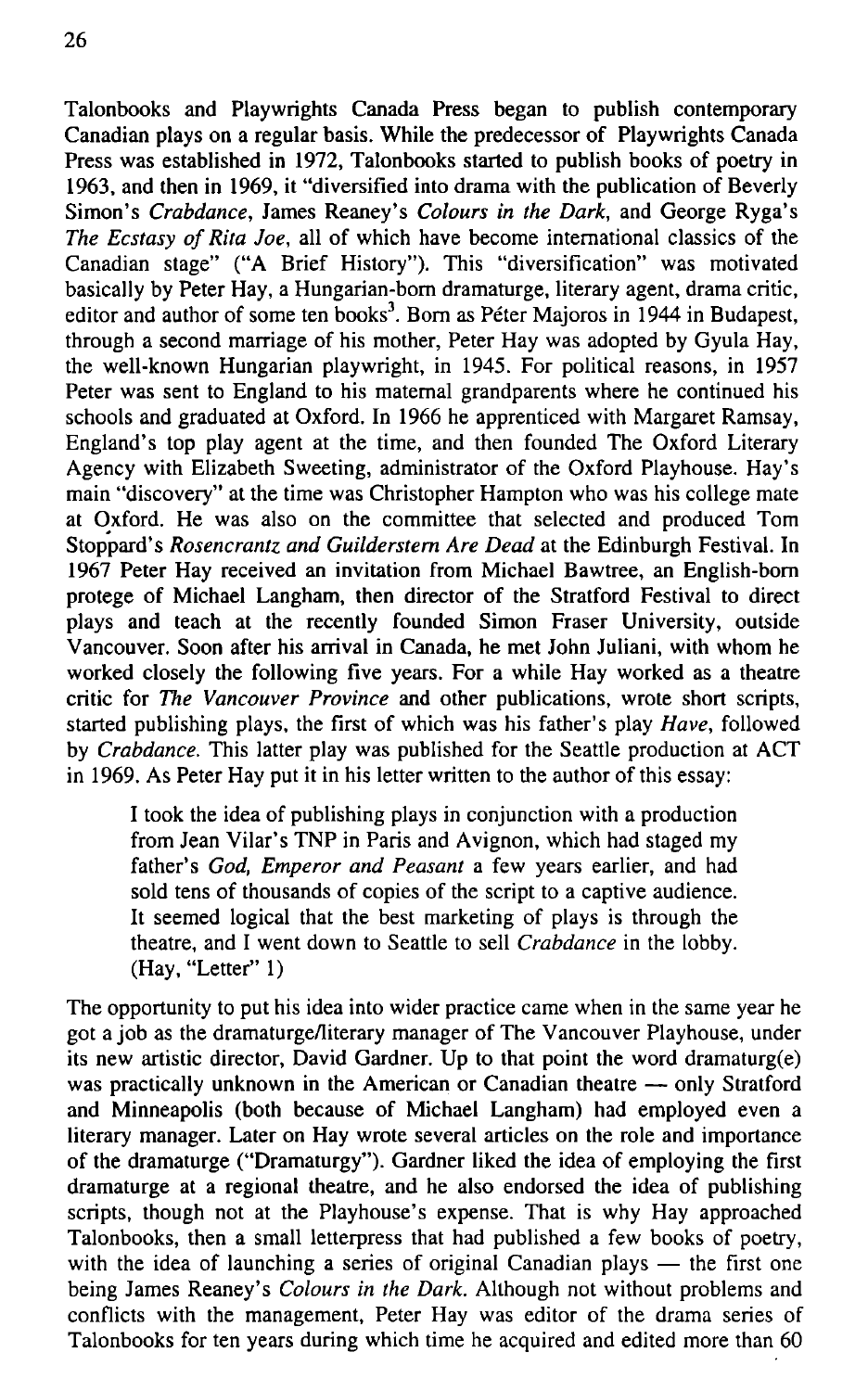plays the majority of which were written by the most important Canadian playwrights of the time including Michael Cook, David Fennario, David Freeman, David French, Ken Mitchell, Sharon Pollock, James Reaney, George Ryga and Michel Tremblay. In the early 1970s Hay got involved in local politics, the Ryga controversy, and a number of bureaucratic fights which finally led to his moving to California where he lives today. Since it is particularly relevant in the context of the present paper, it is worth quoting his own words reflecting upon the situation which forced him to leave Canada:

I felt that there were not enough jobs in my field in Canada, and most of them were sponsored by the government, and controlled by a handful people — most of whom I had managed to alienate. Most of my close friends in B.C. — Ryga. Juliani, Herschel Hardin and others — were in the same position and were withdrawing into their shells. I saw no long-term prospects and growth for myself oř them. Nationally, I was getting tired of fighting the same old battles where the chief obstacles to developing a Canadian culture were born Canadians, while immigrants like Don Rubin and myself (I became Canadian citizen in 1972) provided the enthusiasm. And even though Talon was gaining a reputation, it survived entirely on subsidies which were never enough and always had a few strings attached. The most I was ever paid as editor was \$200 a month when there was money left over; more often, I had to mortgage my house to pay off Talon's debts and printing bills until the next grant came along. ("Letter" 3)

Unlike John Hirsch, with whom he had a very good relationship, Peter Hay has not been nationally or even locally acknowledged for his contribution to the cause of the Canadian theatre. Yet, a just history of the Canadian theatre and drama cannot be written without a proper recognition of Peter Hay's efforts and inputs to develop this aspect of Canadian culture.

# **4.3 George Hencz et al.**

The first journal at least partly devoted to the theatre in Canada was *Performing Arts in Canada* (later called *Performing Arts & Entertainment Canada)* which was launched in 1961. After the first 3 years of its publication, the journal had serious financial difficulties but it was saved by the Hungarian-born George Hencz, who had been involved with the magazíne as treasurer. In 1964 George Hencz took over *Performing Arts* as a publisher and the new editor became Rolf Kalman, another Hungarian-Canadian who later published a four-volume collection of Canadian plays. Editors and regular contributors on the magazíne included a number of Hungarians such as John Hirsch as drama consultant, Stephen Mezei, an author, scriptwriter and instructor in the arts at several institutions, who was the third editor of *Performing Arts* and later edited *Onion, the Toronto Paper on the Arts,* Peter Hay, Zsuzsanna Horváth and others. Although the first exclusively theatre journal, *The Stage in Canada* was founded in 1965 and the most influential professional theatre magazíne, the *Canadian Theatre Review* started to be published in 1974, *Performing Arts in Canada* is still published by George Hencz with a relatively large circulation. The historical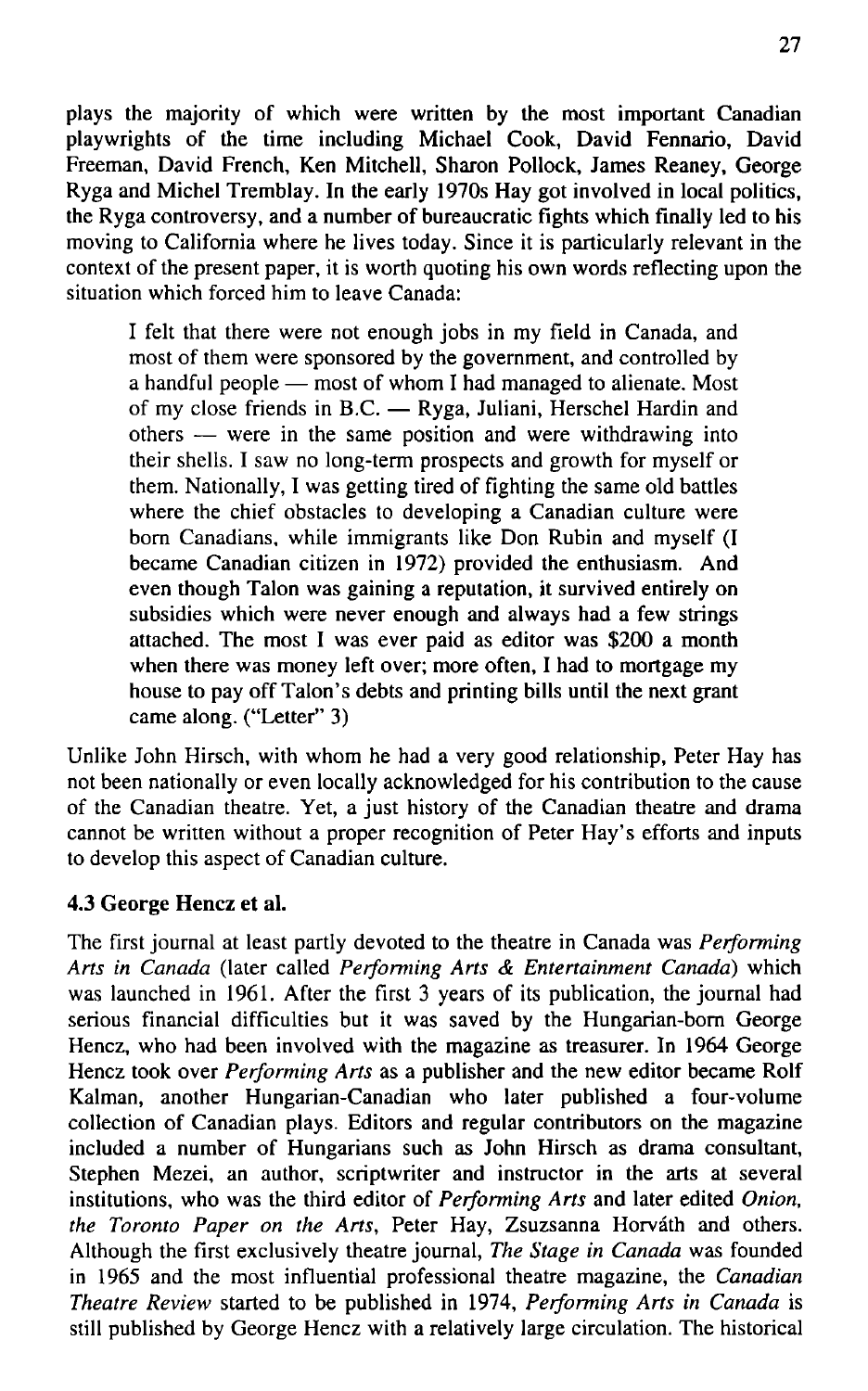significance of the journal is easy to see, especially retrospectively. It is also worth quoting a passage from the Oxford University Press newsletter in December 1999, which emphasises the importance of the magazíne from an unusual but interesting point of view:

*Performing Arts & Entertainment Canada* was one of the Canadian publications used to provide the words that make up the recently published Canadian Oxford Dictionary. "Without publications like *Performing Arts & Entertainment Canada*, we would never have been able to present an accurate portrait of contemporary Canadian English," says Katherine Barber, head of Oxford's Canadian Dictionary Department. ("News")

Though not a purely Hungarian contribution, *Performing Arts & Entertainment*  remains the oldest existing Canadian journal in the field and survived a number of financial crises and strong competition due to the enthusiastic commitment and Professional management of its Hungarian publisher, George Hencz.

# **5. Conclusion**

Many other similarly interesting players in the Canadian theatre scene could be mentioned to follow the list. For example, stage designer László Funtek was highly instrumental in the rebirth of the Banff School theatre complex in the late 1960s and early 1970s when he became director of the Theatre Crafts and Design diploma course. In honour of his contribution, two rooms of the theatre complex are named after him. He established the tradition of speciál master classes for theatre students and started to invite designers and other artists from Europe, and especially Central Europe. One question to be raised here is: why is it that enriching professional Canadian theatre is so frequently related to Canadians of Hungarian or other European, not to say Central-European, origin? Can it be pure coincidence that one of the founders of the alternative 25th Street Theatre in Saskatoon in 1971 was Andras Tahn, a Hungarian-Canadian university graduate? Or how much is it known that the English-language theatre in Montreal is currently run by Gábor Zsigovits, an earlier partner of Vilmos Kosaras in Toronto?

Before the reader comes to the conclusion that the present páper falsely suggests that Canadian theatre has been dominated by Hungarian artists, let me clarify my point here. The significance of the Hungarian contribution to Canadian theatre is no more and no less than that of the Ukrainian, Italian, Irish or any other ethnic communities. What I am trying to suggest is that a well-founded and correctly documented philological study of the interrelationships between the various ethnic theatre groups and "mainstream" professional theatre could provide some new insights into those questions which have been so far neglected or only vaguely answered.

That theatre and drama form a significant part of the various ethnic groups in Canada is clearly illustrated by a very strange example related to the most modern form of communication, the Internet. There is a special website and chatting fórum for Hungarians living abroad ([www.tarsalgo.magyarorszag.net\)](http://www.tarsalgo.magyarorszag.net) where a Hungarian-Canadian citizen under the nickname "Pufi" (in fact, Vilmos Kosaras)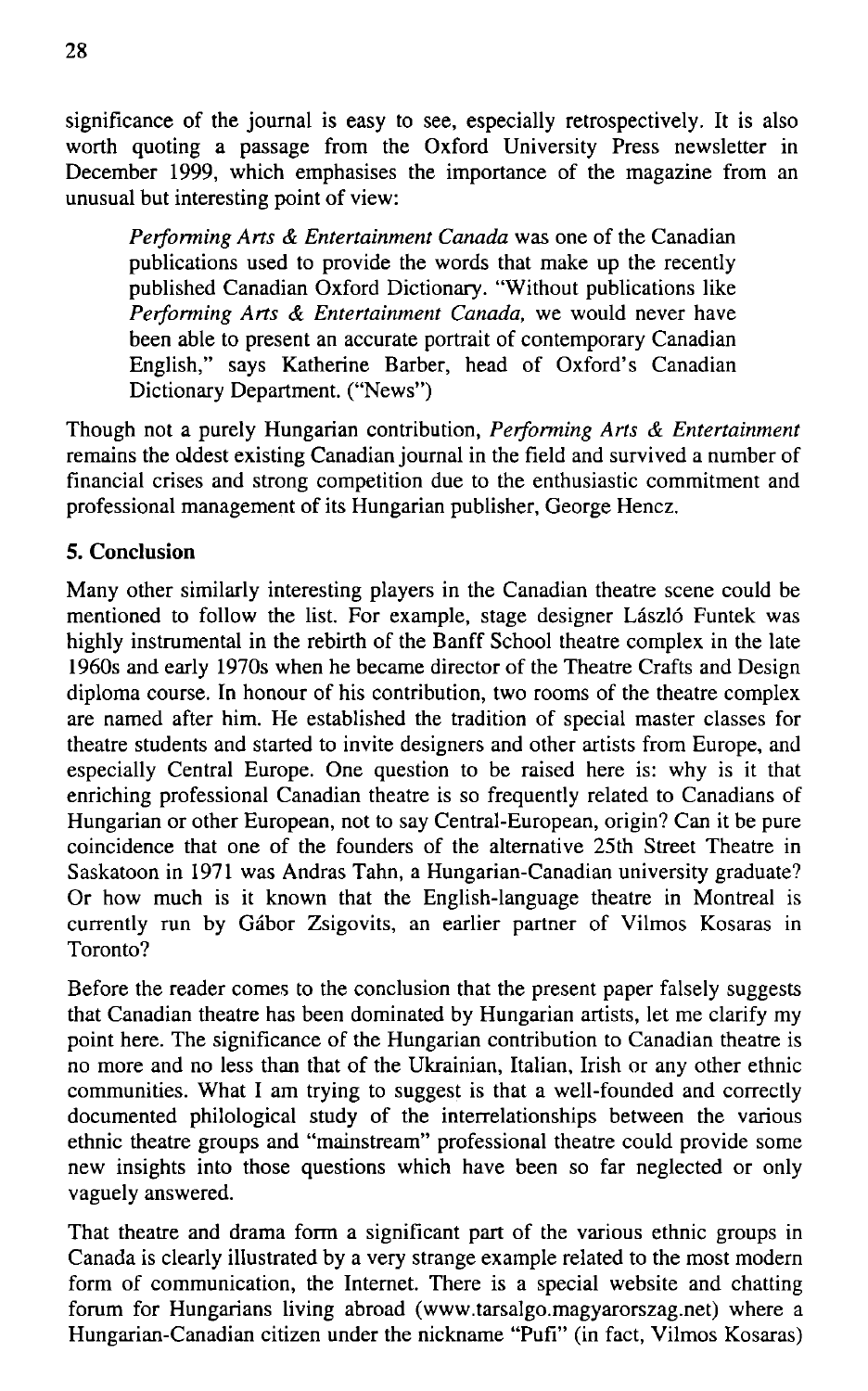uploaded the first part of his first play about Hungarians living in North America and asked the visitors of the website to express their opinion about whether they want to read such stuff. The response was immediate and enthusiastic and everybody was eagerly waiting for the rest of the play. The same website also gave a fórum for anybody to comment on his theatre productions which seem to have been enormously popular. Is such a phenomenon to be recorded as part of the theatrical and/or dramatic events of Canadian culture or should it be ignored as something parochial, excentric and limited to a relatively small group of people? The more you think about varieties and elements of multicultural theatre the more challenges you face.

Students of the history of Canadian theatre are usually aware of the fact that its roots and strong links have been traditionally directed towards England and the US but there should be no doubt that the evolvement of multicultural theatre has changed the overall picture. Historically speaking, the presence and steadily growing activities of native and other ethnic theatre groups after the Second World War can be seen as a major factor in shaping indigenous Canadian theatre. The majority of scholarly research in Canadian theatre history has focused on the alternative theatre movement of the 1970s and on particular playwrights but not enough attention has been paid to individual ethnic theatres and their contributions. It is all the more striking in an era when the study of what is properly termed "marginality" such as feminist, gay, lesbian and native theatre has become critically fashionable. Multiculturalism has also been in the centre of numerous articles and critical studies but in the area of theatre it is still greatly *terra incognita*. As it has been indicated at the beginning of this paper, the term multicultural theatre has been widely used despite the fact that no one has managed to defíne exactly what it means. The lack of a proper definition may not be such a serious problem as neglecting the study of those aspects of Canadian theatre that may simply justify the use of the term itself.

The "Hungarian connection" in the title is a symbolic reference to the Iong needed research methodology in Canadian theatre historiography. In other words: the proper history of the Canadian theatre cannot be written until all the elements that have been instrumental in creating the theatre that exists today are studied in their cross-cultural context. Whether modem Canadian theatre is termed multicultural, intercultural, cross-cultural, postcolonial or anything else, it has been historically created and shaped by the people living in the country. Consequently, the contribution of the Italian, Ukrainiart, Irish or Hungarian communities has to be recorded and analysed in their relations to Canadian theatre as a national institution.

# **Endnotes**

1. The information on Margaret Breckner's life and activities has been made available for the author of the present study by the generous help of Mrs. Breckner's descendants in the Wappel family living today in Toronto. The family pian to set up a website devoted to the memory of Margaret Breckner ([www.thembfoundation.org\)](http://www.thembfoundation.org) which, at the time of the writing of this paper, was still under construction but the respective playbills and newspaper cuttings have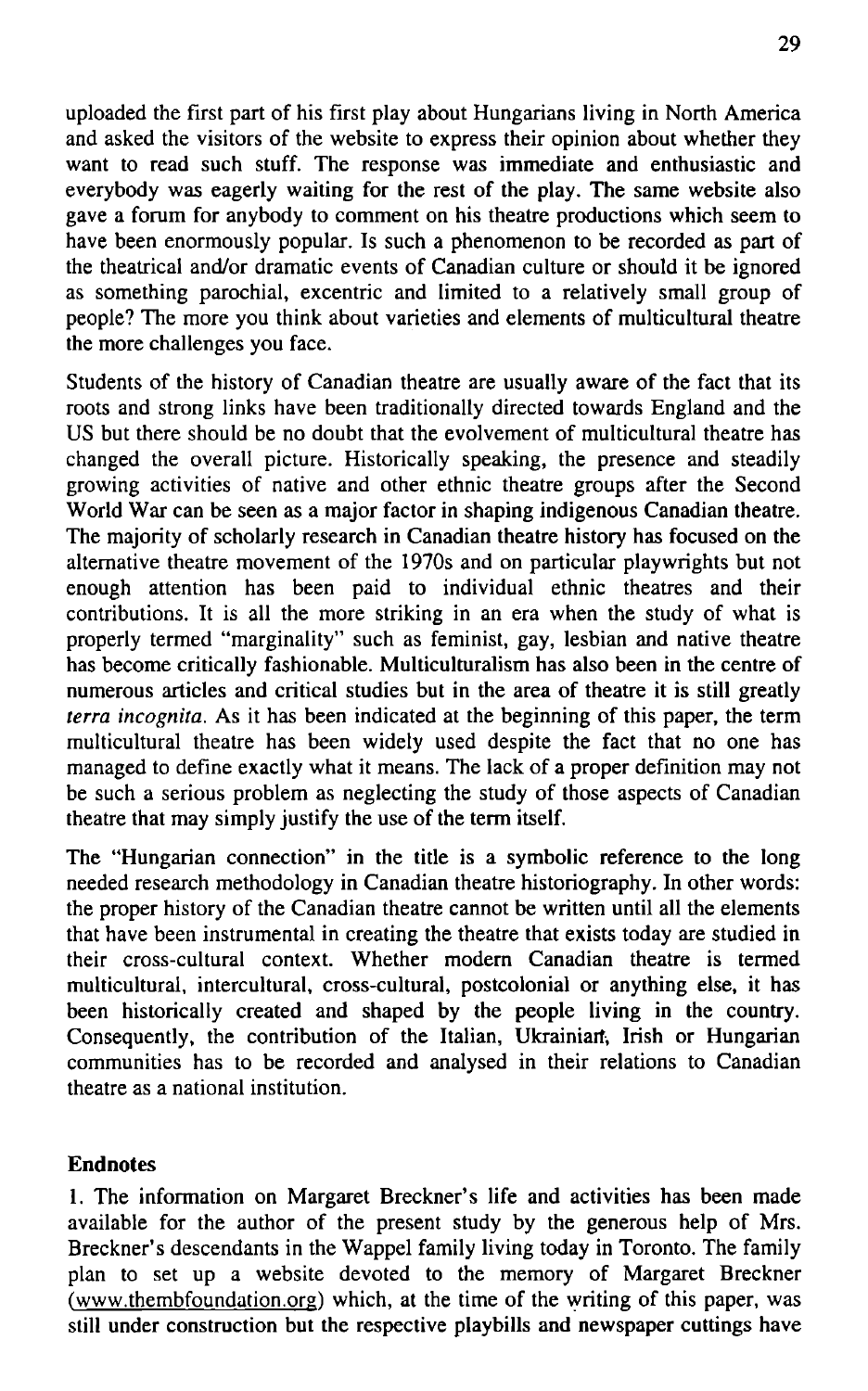been photocopied and sent to the author who wishes to express his gratitude for this support. Most of the information provided in this study is based on this unique archival materiál.

2. The information on the Vancouver Hungarian Drama Club and the Dajka Theatre is mainly based on the wonderfully compiled scrapbook of the company's history which was made available for the present research by Gyórgyi Hegedós for which the author of this study wishes to express his gratitude.

3. The information on Peter Hay's life and career derives mostly from his correspondence with the author of the present study who wishes to express his gratitude for Mr. Hay's generous support of this research.

### **Works cited**

- " A Brief History of Talonbooks". *Talonbooks.* 11 January 2003. <[www.talonbooks.com>](http://www.talonbooks.com)
- Benson, Eugene and L. W. Conolly. *English-Canadian Theatre.* Perspectives on Canadian Culture. Toronto: OUP, 1987.
- Berger, Jeniva. "A Coat of Many Colours: The Multicultural Theatre Movement in Canada". *Contemporary Canadian Theatre: New World Visions.* Ed. Anton Wagner. Toronto: Simon & Pierre, 1985.
- *Canada. Royal Commission on National Development in the Arts, Letters, and Sciences. Report.* Ottawa: King's Printer, 1951. <[http://www.nlc](http://www.nlc-)bnc.ca/2/5/h5-425-e.html>
- Cheney, Terry. *Multicultural Performing Arts Groups in Canada. A* Statistical Profile. Report of a national survey of multicultural music and dance groups conducted for Multiculturalism Canada. 1982.
- Eggleton, Arthur C., Mayor. Letter to Sándor Kertész. 12 January 1984. Sándor Kertész Fonds. Archives of Ontario, Toronto.
- Garebian, Keith. "John Hirsch's Bad Taste". *A Well-Bred Muse: Selected Theatre Writings 1978-1988.* Oakville, ON: Mosaic, 1991. 91-93.
- Hay, Peter. "Dramaturgy: Requiem for an Unbom Profession". *Canadian Theatre Review.* Fall 1975: 43-46.
- . Letter to the author with biographical notes. 7 December 2003.
- Hirsch, John. "Reminiscences". *Aurora: New Canadian Writing 1978.* Ed. Morris Wolfe. Toronto: Doubleday, 1978. 39-48.
- Hunter, Martin. "Hirsch, John (Stephen)". *International Dictionary of Theatre - 3: Actors, Directors and Designers.* Ed. David Pickering. New York: St. James, 1996. 353-356.
- Kalman, Rolf. *A Collection of Canadian Plays.* Toronto: Bastet Books, Simon and Pierre, 1972-75. 4 vols.
- Kareda, Urjo. "Euro smash: reinterpreting a repertoire of classic plays by Moliere, Chekhov, Shakespeare - Mitteleuropean directors are parachuting into the city at regular intervals". *Toronto Life* June 2001: 55-58.
- Kellner, Paul. *Hungarian Participation in Canadian Culture.* Ottawa, December 1965.